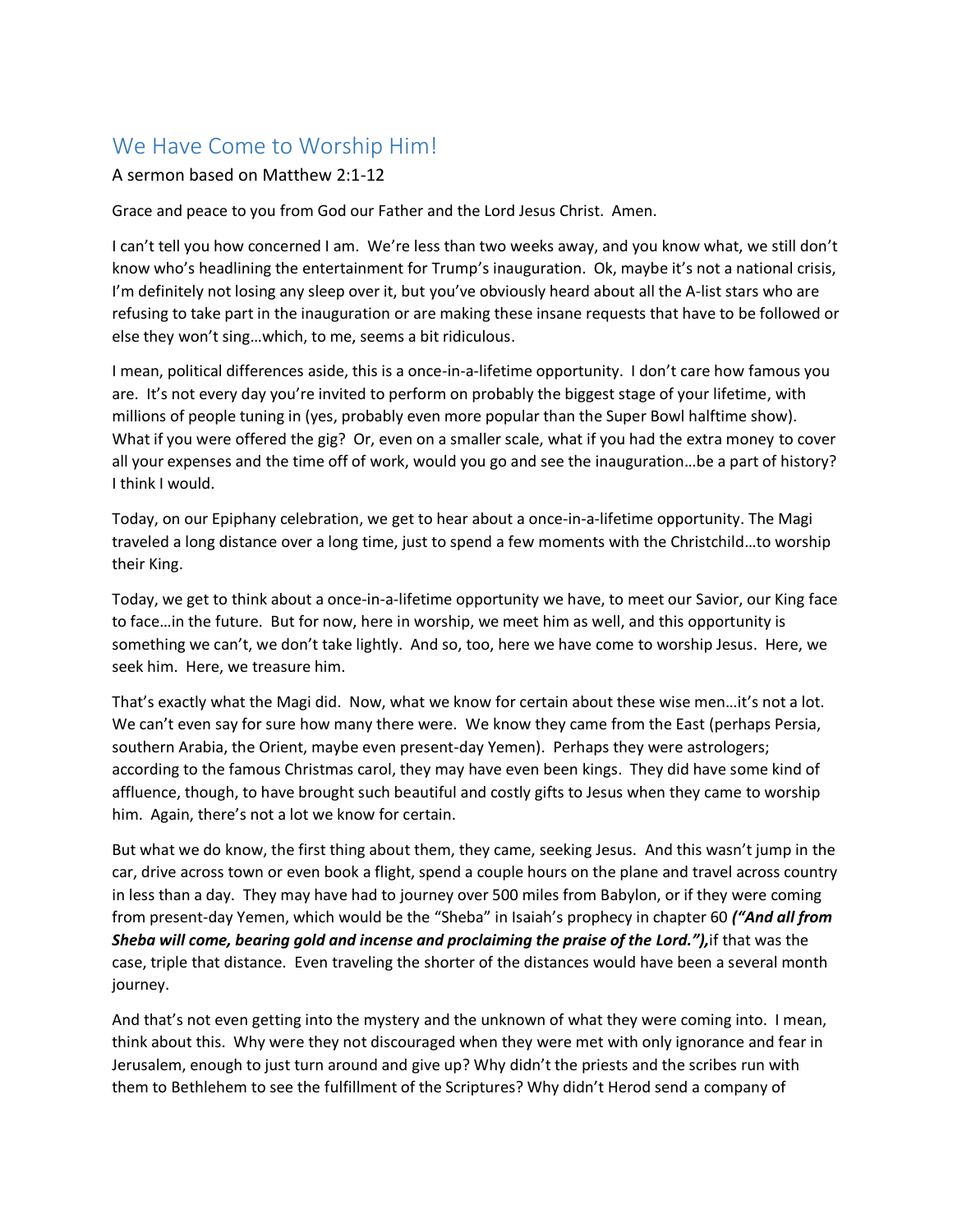soldiers with the Magi, so that there would be no possibility of the Holy Family escaping his sword? Since the Magi knew who Jesus was, why did they leave him there?

All of that uncertainty paled in comparison to this: The Magi's eagerness to seek their Savior and worship their King rendered distance and time and mystery insignificant to them.

And not only did they seek him. On finding him, they brought their treasures to him. Now, the gold, the incense, the myrrh, people throughout the years have tried to attach symbolism to each of the gifts, which may or may not have been the intent of the wise men. But whether they had symbolism in mind with their gifts or not, the fact is those gifts were no slouch. They were costly and expensive gifts, not given in the spur of the moment because they had dropped in on Mary and Joseph unexpectedly and were empty-handed. These gifts were planned, lovingly carried along on their long trip, joyfully given to Jesus as they worshipped their Savior.

All of this (the distance, the time, the gifts, this once in a lifetime trip) because they simply saw a special star in the sky. But let's not kid ourselves. The real star was the one they finally found when they arrived at the place where Mary and Joseph were staying. Jesus is the reason the Magi made the trip (and probably a bunch of other sacrifices) to go to Bethlehem to worship him.

Today, we see that same Star shining. When we gather around his Word and the Sacraments, when we gather together here at church, we see the Star. We see our Savior. And here, we come to worship him…to revere Jesus, to honor Jesus, to pray to Jesus, to praise Jesus.

And, these Magi, wherever they came from, whoever they were, these Magi still present a shining example of sincere devotion for us modern Christians who sometimes must overcome obstacles of travel and time…and work and sleep and sickness and other commitments and temptations to be apathetic or lazy…whatever hindrances you face, these Magi are a shining example of overcoming those obstacles to worship our Savior and King…the real Star.

How well are you looking to their example? How well are you following their example?

The Wise Men were seeking Jesus. They wanted to get a glimpse of their King. They were willing to travel long distances to spend a little time with him. They wouldn't allow themselves to be deterred by unknowns surrounding his location. They went to him.

## Are you that dedicated?

You know, it's amazing how popular of a tourist location Fairbanks is, even in the dead of winter. You know why, don't you? The auroras. These magnificent and transcendent lights that frequently paint our black sky late at night with hues of greens and purples and pinks and white, people plan trips around the hope of catching a glimpse of these northern lights...for even just a moment. And, I'll admit, there're many nights I won't be bothered to wake in the wee hours of the morning to view their beauty when all I have to do is jump in my car and drive a few minutes outside of town.

The Magi had this once-in-a-lifetime opportunity to worship Jesus. You have an every-Sunday opportunity to worship him. What are you doing with it?

Are you seeking Jesus to worship him? Or are you letting obstacles get in your way? "Family or friends are visiting from out of town, and they're only here for such a short time. I have to make the most out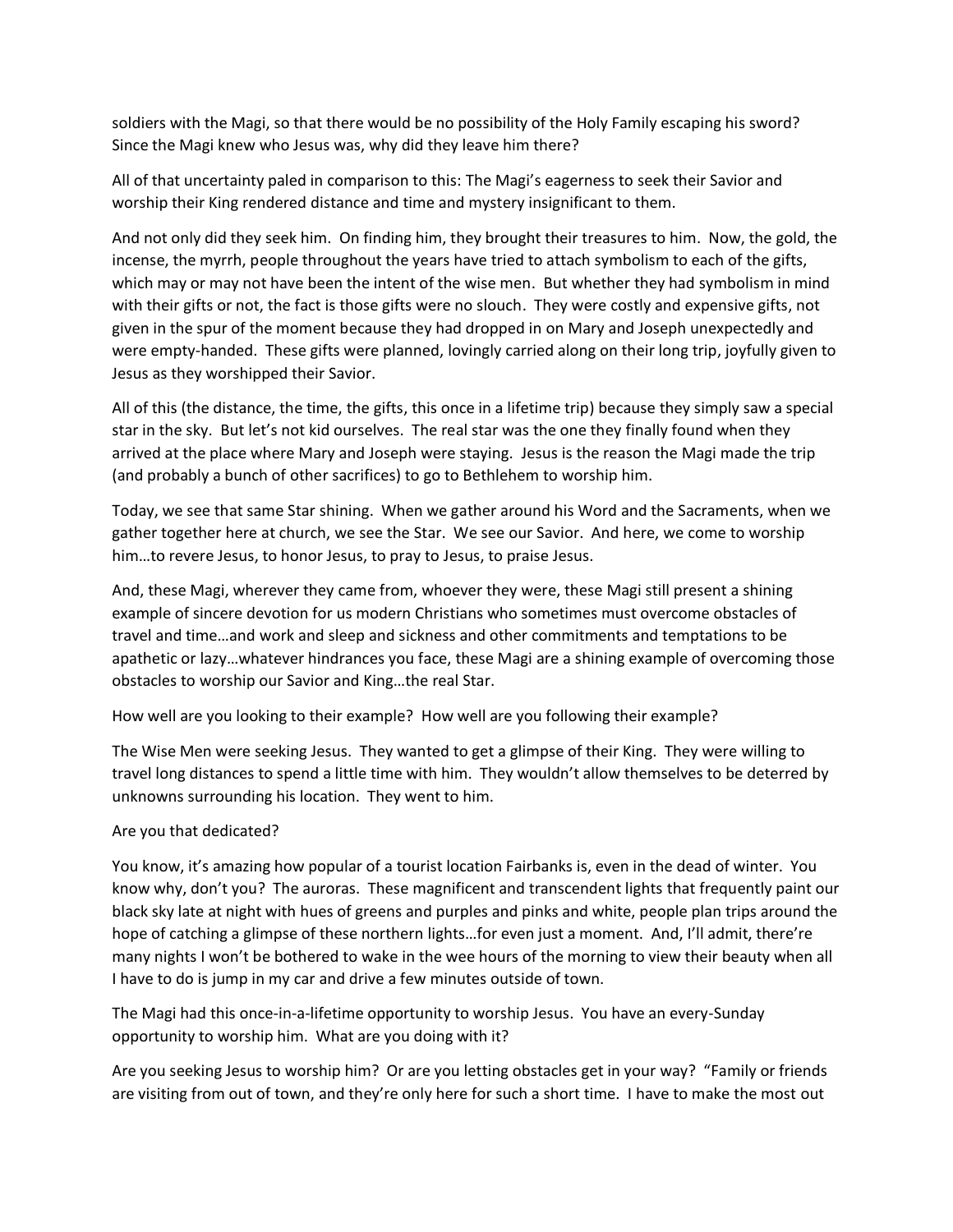of it, even if it means skipping church." "I had a really busy week at work, or I had too much fun hanging out with friends Saturday night, stayed out too late, too tired or worn out this morning to get up." "Sometimes, there are so many other places I'd rather be than worship, I almost have to drag myself to church." "I've been away for too long, I feel guilty about missing so much, I'll feel uncomfortable when everyone asks where I've been, so I keep not coming." I'll let you know, it's going to be tempting for me this next Sunday to just skip any kind of worship because I'll be in paradise, vacationing…can't I vacation from God as well?

Does any of that mirror the Wise Men's worship? Is any of that seeking God?

Or when the Magi found Jesus, they worshiped him by presenting him with their costly gifts, some of their finest treasures. Obviously, we can talk about what physical and material treasures we are offering to Jesus as we worship him (and that's important), but for now, let's get even more basic. Do you treasure the Messiah, are you treasuring the Star enough to come to him to worship him and to come to him to offer your faithful obedience?

Or, is other stuff more important? Again, worship offered here every Sunday, Bible class every Sunday, or even during the week for Men's and Women's Bible studies…do you treasure God's Word enough to make use of that? Or has something else in your life become more valuable to you? Opportunities to serve the Lord and offer him the gifts of your time and talents here abound. Have you passed those by to do something you deem more "important"?

Again, there's always going to be something that tries to deter you from coming to seek Jesus or from treasuring Jesus and coming to worship him. Is it working on you? Do you remember what happened here when the Magi asked King Herod where the "king of the Jews" had been born so they could worship him? Herod was disturbed. He would not be unseated from his throne.

You know, missing out on church, not seeking Jesus, not bringing our treasures, not treasuring this opportunity to come and worship him, it should really disturb you. Right? Because, where God's Word says*, "Let us not give up meeting together, as some are in the habit of doing," and "I rejoiced with those who said to me, 'Let us go to the house of the LORD,'"* that's not always us. There're times when we want to be the king, the star, the one calling the shots. There're times when we don't want to come and worship Jesus. And that's disturbing.

And the worship of the Magi, recorded by Matthew, God's Word to us, shifts our focus back where it belongs. You see, no distracting details are given about the house here. Matthew focuses our attention where the eyes of the Magi were fastened with a devotion that wouldn't look anywhere else. Jesus! O dear Jesus! They saw not a child, but their King and their God. Standing was out of the question. On their knees in reverence reserved for high-ranking persons or divine beings, they did what they had come so many, many miles to do, what is rightly done only for God himself. They "worshiped him," praying to him and praising him, as they respectfully welcomed the Son of God, who "made his dwelling among us"

For all the disturbing times we don't come to him, Jesus comes to us. He came down to us, from heaven to earth, as Immanuel, God with us. And here's what God did for us. The awesome devotion the Wise Men gave to Jesus, Jesus went even further and gave perfect devotion to God. He continually sought to give worship to God as he prayed to God, praised God, thanked God, lived how God wanted him to every moment of his life here.